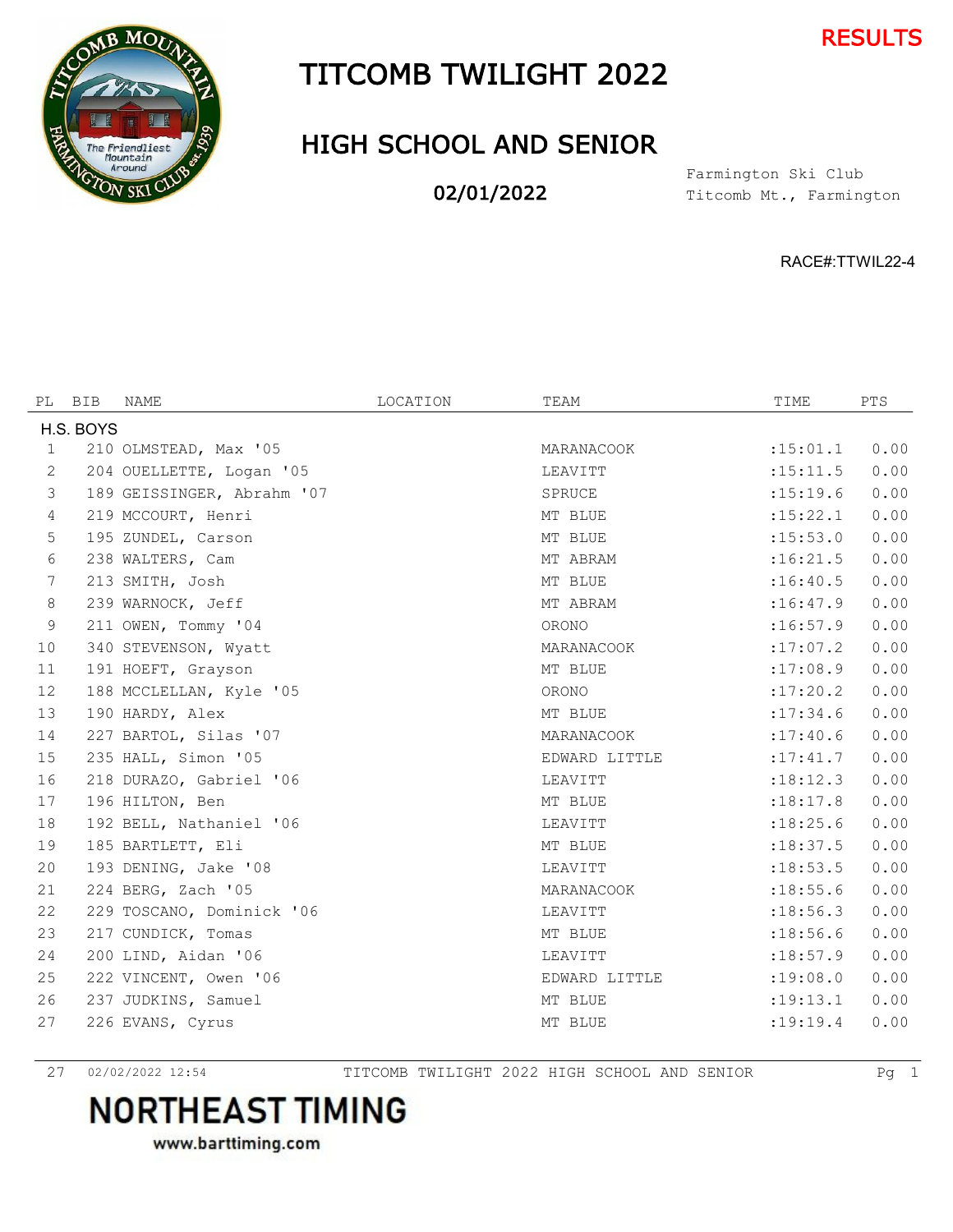| PL           | BIB        | NAME                      | LOCATION | TEAM          | TIME       | PTS  |
|--------------|------------|---------------------------|----------|---------------|------------|------|
|              | H.S. BOYS  |                           |          |               |            |      |
| 28           |            | 243 NELSON, Eric '05      |          | MARANACOOK    | :19:22.6   | 0.00 |
| 29           |            | 194 COUGHLIN, Pierce '07  |          | QUARRY ROAD   | : 19: 31.6 | 0.00 |
| 30           |            | 341 ADAMS, Ben            |          | MARANACOOK    | : 19:34.0  | 0.00 |
| 31           |            | 215 SHIELDS, Elliott '05  |          | LEAVITT       | : 19: 35.3 | 0.00 |
| 32           |            | 187 MOUSSEAU, Kurtis '06  |          | LEAVITT       | :19:47.2   | 0.00 |
| 33           |            | 220 TRAFTON, Clay '06     |          | EDWARD LITTLE | :20:18.1   | 0.00 |
| 34           |            | 207 BUTTERFIELD, Carter   |          | MT ABRAM      | : 20: 48.4 | 0.00 |
| 35           |            | 241 MABEE, Ashton '04     |          | ORONO         | : 21:05.4  | 0.00 |
| 36           |            | 221 CIVIELLO, Noah        |          | MT BLUE       | : 21: 44.3 | 0.00 |
| 37           |            | 199 JENKINS, Samuel '05   |          | ORONO         | : 21:50.3  | 0.00 |
| 38           |            | 181 ARSENAULT, Ben '07    |          | ORONO         | : 21: 57.9 | 0.00 |
| 39           |            | 212 TARBUCK, Cooper '08   |          | MARANACOOK    | : 21:58.9  | 0.00 |
| 40           |            | 240 WINSLOW, Owen '07     |          | EDWARD LITTLE | :22:09.4   | 0.00 |
| 41           |            | 209 TAYLOR, George '09    |          | WRSC          | :22:17.3   | 0.00 |
| 42           |            | 214 STINSON, James        |          | MT BLUE       | : 22: 23.4 | 0.00 |
| 43           |            | 197 BADEAU, Seth '05      |          | MARANACOOK    | : 23:16.7  | 0.00 |
| 44           |            | 335 335, Bib              |          |               | : 23:30.0  | 0.00 |
| 45           |            | 183 DEGRUTTOLA, Kayan '08 |          | TELSTAR       | : 23:32.9  | 0.00 |
| 46           |            | 236 GREGOIRE, Keaton '08  |          | LEAVITT       | : 24:19.5  | 0.00 |
| 47           |            | 233 BEUTENS, Henry '05    |          | ORONO         | : 24:20.9  | 0.00 |
| 48           |            | 206 BERO, Vincent '05     |          | MARANACOOK    | : 24:26.6  | 0.00 |
| 49           |            | 342 SMITH, Eli            |          | MARANACOOK    | : 25:30.4  | 0.00 |
| 50           |            | 337 337, Bib              |          |               | : 25:57.7  | 0.00 |
| 51           |            | 186 DRINKERT, Ryder '08   |          | ORONO         | :26:08.6   | 0.00 |
| 52           |            | 225 IZQUIERDO, Alvaro     |          | MT BLUE       | : 26:35.6  | 0.00 |
| 53           |            | 184 PEPE, Matthew '05     |          | SPRUCE        | : 27: 32.5 | 0.00 |
| 54           |            | 208 MILLIKEN, Hunter '08  |          | LEAVITT       | : 28:51.9  | 0.00 |
| 55           |            | 198 LANE, John '06        |          | DIRIGO        | : 29:59.1  | 0.00 |
| 56           |            | 343 MARR, James           |          | MARANACOOK    | :30:13.4   | 0.00 |
| 57           |            | 232 WILSON, Daniel '07    |          | SPRUCE        | :30:17.6   | 0.00 |
| 58           |            | 223 WELCH, Tyler '08      |          | LEAVITT       | :33:08.5   | 0.00 |
| 59           |            | 205 BUTTERFIELD, Robert   |          | MT ABRAM      | :39:48.8   | 0.00 |
|              | 59         |                           |          |               |            |      |
|              | H.S. GIRLS |                           |          |               |            |      |
| $\mathbf{1}$ |            | 124 CHARLES, Emma         |          | MT BLUE       | : 15: 53.7 | 0.00 |
| 2            |            | 122 ROBBINS, Brynne       |          | MT BLUE       | :16:56.0   | 0.00 |
| 3            |            | 165 REUSCH, Bridget       |          | MT BLUE       | :17:28.0   | 0.00 |
| 4            |            | 120 KIDD, Emily           |          | MT ABRAM      | :17:30.9   | 0.00 |
| 5            |            | 153 MCCOURT, Nora         |          | MT BLUE       | :18:01.8   | 0.00 |
| 6            |            | 173 WHITE, Ruth '07       |          | ORONO         | :18:15.2   | 0.00 |
| 7            |            | 158 JOYCE, Kamryn '05     |          | MT BLUE       | :18:37.7   | 0.00 |
| 8            |            | 134 GARCIA, Katharine '07 |          | EDWARD LITTLE | :19:18.6   | 0.00 |
| 9            |            | 167 REUSCH, Moriah        |          | MT BLUE       | :19:23.5   | 0.00 |
|              |            |                           |          |               |            |      |

02/02/2022 12:54 TITCOMB TWILIGHT 2022 HIGH SCHOOL AND SENIOR Pg 2

# **NORTHEAST TIMING**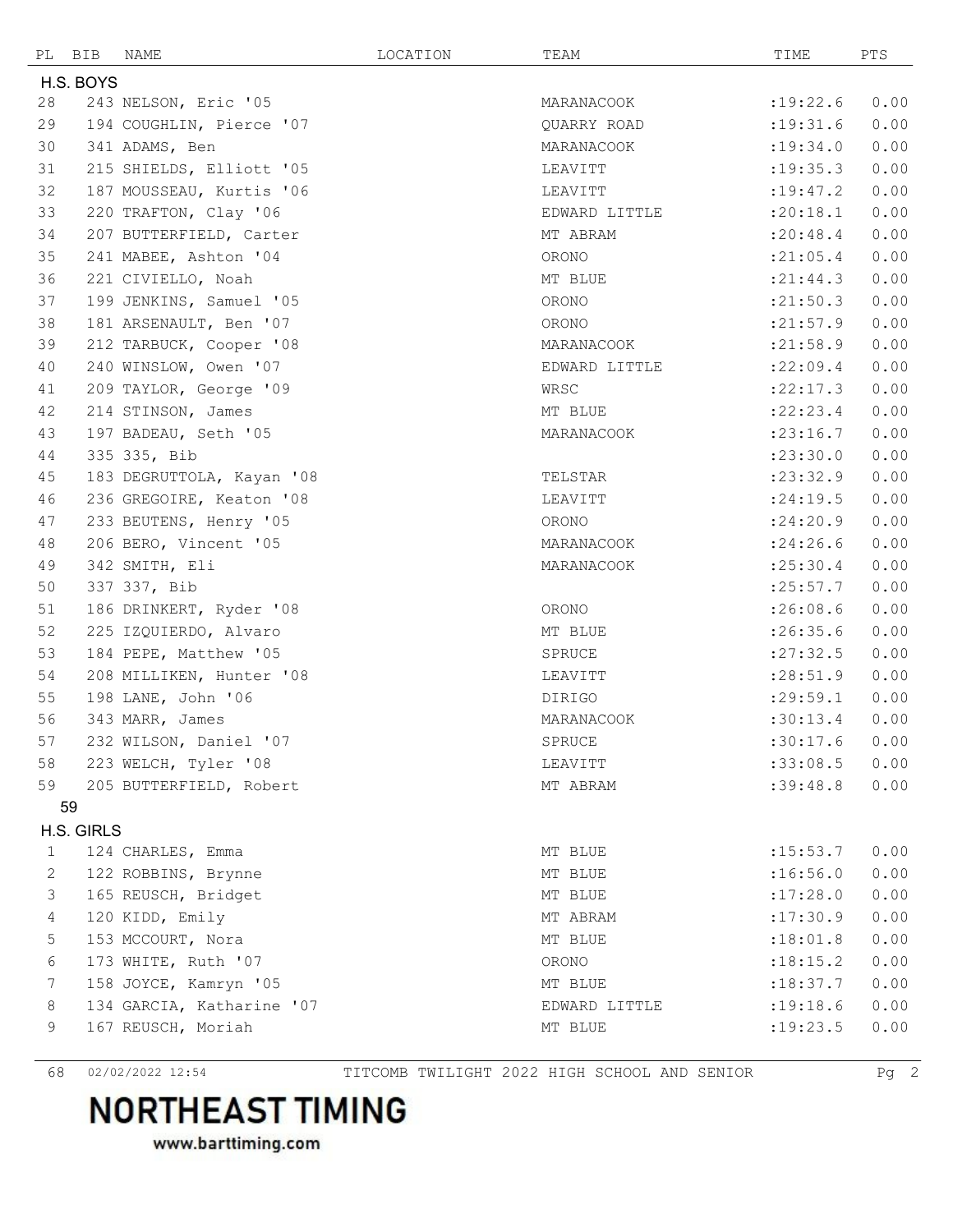| PL                | BIB        | NAME                         | LOCATION | TEAM          | TIME       | PTS  |
|-------------------|------------|------------------------------|----------|---------------|------------|------|
|                   | H.S. GIRLS |                              |          |               |            |      |
| 10                |            | 160 CONDIT, Nora '08         |          | EDWARD LITTLE | : 19: 31.2 | 0.00 |
| 11                |            | 170 CARROLL, Lucinda         |          | MT BLUE       | : 19: 44.6 | 0.00 |
| $12 \overline{ }$ |            | 144 KELLETT, Maya            |          | MT BLUE       | : 20:05.9  | 0.00 |
| 13                |            | 150 ALLAN-RAHILL, Ella '04   |          | ORONO         | : 20: 35.6 | 0.00 |
| 13                |            | 148 NELSON, Elsa '07         |          | MARANACOOK    | : 20:35.6  | 0.00 |
| 15                |            | 333 BEALE-TATE, Beatrice     |          | QUARRY ROAD   | : 20: 42.3 | 0.00 |
| 16                |            | 136 COLELLO, Delia           |          | MT BLUE       | : 20:44.5  | 0.00 |
| 17                |            | 127 CRAMER, Abbie            |          | MT BLUE       | : 21: 29.9 | 0.00 |
| 18                |            | 175 DENING, Ali '06          |          | LEAVITT       | : 21: 47.3 | 0.00 |
| 19                |            | 339 FARRELL, Olympia         |          | MARANACOOK    | : 21: 57.4 | 0.00 |
| 20                |            | 166 PETRIN, Iris '06         |          | LEAVITT       | :22:21.0   | 0.00 |
| 21                |            | 172 PULK, Autumn             |          | MT ABRAM      | :22:25.6   | 0.00 |
| 22                |            | 171 MARTINEZ NOCITO, Lin '06 |          | MARANACOOK    | : 22:36.0  | 0.00 |
| 23                |            | 138 MARSTON, Abby '07        |          | LEAVITT       | : 22:52.2  | 0.00 |
| 24                |            | 169 BADEAU, Jenna '05        |          | MARANACOOK    | : 22:56.7  | 0.00 |
| 25                |            | 121 HOLMAN, Claire '05       |          | MARANACOOK    | : 23: 12.6 | 0.00 |
| 26                |            | 159 HAYLOCK, Jade '08        |          | LEAVITT       | : 23: 21.8 | 0.00 |
| 27                |            | 146 TYNE, Maureen '07        |          | ORONO         | : 23: 37.9 | 0.00 |
| 28                |            | 149 COLELLO, Addie           |          | MT BLUE       | : 23: 40.3 | 0.00 |
| 29                |            | 155 HAYWARD, Carly '06       |          | ORONO         | : 24:05.9  | 0.00 |
| 30                |            | 168 REUTER, Sofie '08        |          | ORONO         | : 24:17.8  | 0.00 |
| 31                |            | 131 GARCIA, Natalie '04      |          | EDWARD LITTLE | : 24:53.4  | 0.00 |
| 32                |            | 132 NELSON, Ruby '05         |          | MARANACOOK    | :25:13.0   | 0.00 |
| 33                |            | 140 LUCAS, Emily '05         |          | MARANACOOK    | : 25: 42.6 | 0.00 |
| 34                |            | 162 ROSS, Gracie             |          | MT BLUE       | :26:04.5   | 0.00 |
| 35                |            | 128 ROY, Ashley '08          |          | LEAVITT       | :26:28.4   | 0.00 |
| 36                |            | 118 MARR, Sophie '06         |          | MARANACOOK    | :27:00.6   | 0.00 |
| 37                |            | 139 MCGUIGAN, Caelan '04     |          | EDWARD LITTLE | : 27:05.5  | 0.00 |
| 38                |            | 133 BUETENS, Celia '04       |          | ORONO         | :27:16.9   | 0.00 |
| 39                |            | 161 HATT, Mary '05           |          | MARANACOOK    | : 28:15.1  | 0.00 |
| 40                |            | 174 MOUSSEAU, Heather '07    |          | LEAVITT       | : 28:18.3  | 0.00 |
| 41                |            | 154 LIEKELEMA, Marit '05     |          | LEAVITT       | : 29:13.5  | 0.00 |
| 42                |            | 129 LATTIN, Muriel '05       |          | WINTHROP      | : 29: 45.9 | 0.00 |
| 43                |            | 151 KANOTI, Lida '08         |          | OLD TOWN      | : 29:54.8  | 0.00 |
| 44                |            | 143 HAYLOCK, Ruby '05        |          | LEAVITT       | : 29:55.9  | 0.00 |
| 45                |            | 141 DOW, Phoebe '06          |          | WINTHROP      | :30:10.5   | 0.00 |
| 46                |            | 157 MILLIKEN, Hannah '06     |          | LEAVITT       | :30:37.0   | 0.00 |
| 47                |            | 152 TINKER, Brielle          |          | MT BLUE       | :30:44.6   | 0.00 |
| 48                |            | 135 BLANCO, Sophia '06       |          | WINTHROP      | :31:18.1   | 0.00 |
| 49                |            | 119 THOMPSON, Gabrielle '08  |          | TELSTAR       | :31:49.0   | 0.00 |
| 50                |            | 117 CALLEJERO, Emma '05      |          | LEAVITT       | :32:20.1   | 0.00 |
| 51                |            | 145 SPAULDING, Megan '07     |          | DIRIGO        | :32:56.2   | 0.00 |
| 52                |            | 156 KANE, Kusha '05          |          | MARANACOOK    | :33:28.2   | 0.00 |
|                   |            |                              |          |               |            |      |

02/02/2022 12:54 TITCOMB TWILIGHT 2022 HIGH SCHOOL AND SENIOR Pg 3

## **NORTHEAST TIMING**